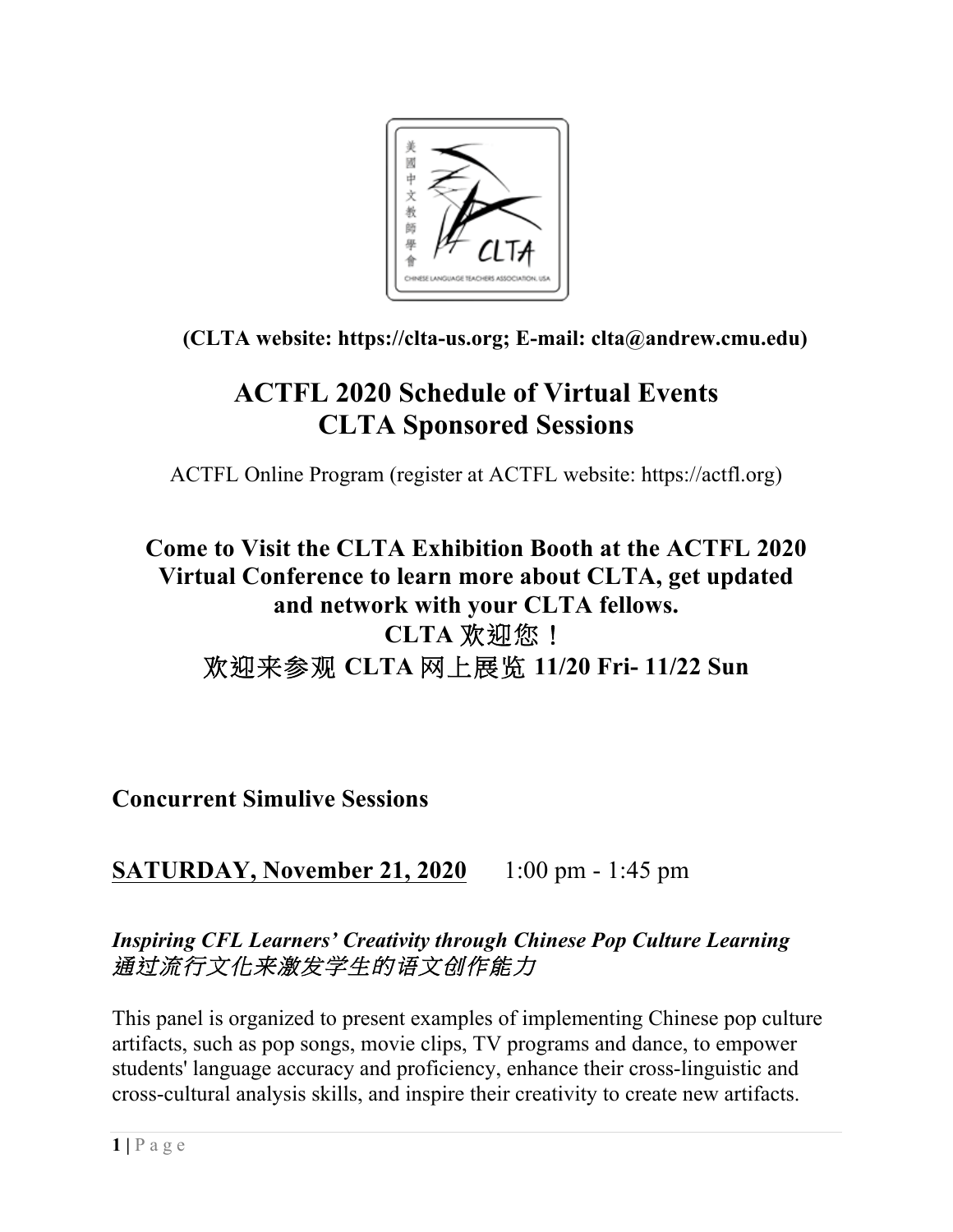### 流行歌曲与中秋节的语文教学

Integrating Pop Songs into Chinese Mid-Autumn Festival Teaching Sue-Mei Wu 吴素美**,** Carnegie Mellon University

汉语教学中应用电影预告

Using Movie Trailers for CSL Miaochun Wei 魏妙纯**,** The George Washington University

观看即学习: 以电视剧提升学习者对语法的掌握和目标文化的了解 Learning by Watching: Using TV Shows to Enhance Learners' Grasp of Grammar and Understanding of Target Culture Christine Liu 吕逸勤, Dickinson College

中文流行文化中的多元包容与中文教育 Embedding Diversity & Inclusion in C-Pop into Chinese Language Education Lulei Su 苏麓垒**,** Brown University

**SUNDAY, November 22, 2020** 2:05 p.m. – 2:50 p.m.

### *Chinese for Specific Purposes: Curriculum Development and Teaching Practice*

Chinese for specific purposes has emerged as a new subject in recent years. This session focuses on adapting curricula to this trend in Chinese teaching, and examines 3 new types of Business Chinese programs/courses. It covers course materials, activities, assessments, and building Sino-American inter-school and university-community partnerships.

| Daoxiong Guan            | University of California, Santa Barbara |
|--------------------------|-----------------------------------------|
| Hsiang-Hua Melanie Chang | <b>Oakland University</b>               |
| Zhongqi Shi              | Columbia University                     |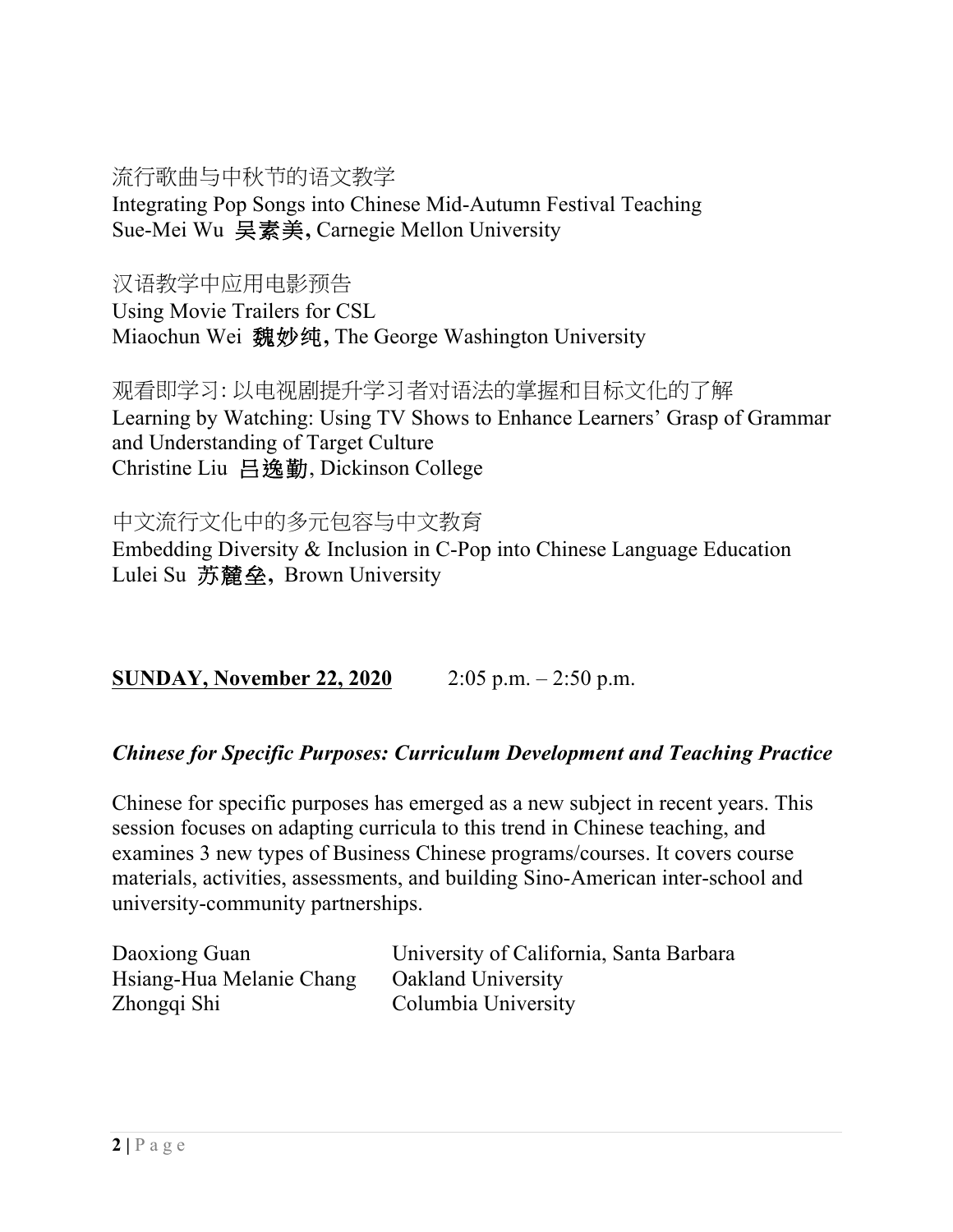### **On demand Sessions (no specific date/time allocated; pre-recorded presentations)**

#### *Academic text construction by advanced L2 Chinese learners*

This study investigates how advanced Chinese learners develop discourse features in academic essays. Learners' processes of negotiating discourse are analyzed at local, text and global levels. How discourse features relate to writing quality is also examined. The results indicate various learner agencies in developing the written discourse.

Jianling Liao Arizona State University

#### *Cognition of Learning: Grammar, Characters, Assignments, and Assessment*

Educational research has shown that much can be learned about different aspects of language instruction through the study of classroom practices and teacher or student reactions. This session examines various principles for effective Chinese language instruction, from grammar & character pedagogy to analysis of learning activities and test design.

Jennifer Li-Chia Liu Harvard University Hong Gang Jin Hamilton College Jiajia Wang University of Pennsylvania Hsin-hsin Liang The University of Virginia

#### *Do Online Activities Lead to Increased Student Buy-in?*

This research examines if online activities lead to increased student buy-in at college level Chinese classrooms. Students (N=76) in two online beginning classes and two blended advanced classes are involved in this study. A mixed-methods design is used with instruments of questionnaires and focused interviews. Pedagogical suggestion is provided.

| Xiaoyan Hu   | University of Rhode Island |
|--------------|----------------------------|
| Wayne He     | University of Rhode Island |
| Yiping Zhang | University of Rhode Island |

#### *Exploring Cultural Perspectives of Mortality in Chinese Language Classes*

This panel will demonstrate how to use two recent Chinese language films, The Farewell (2019) and Sen Sen (2017), to teach and discuss 'death and dying,' a Chinese cultural taboo, in Chinese language classes of various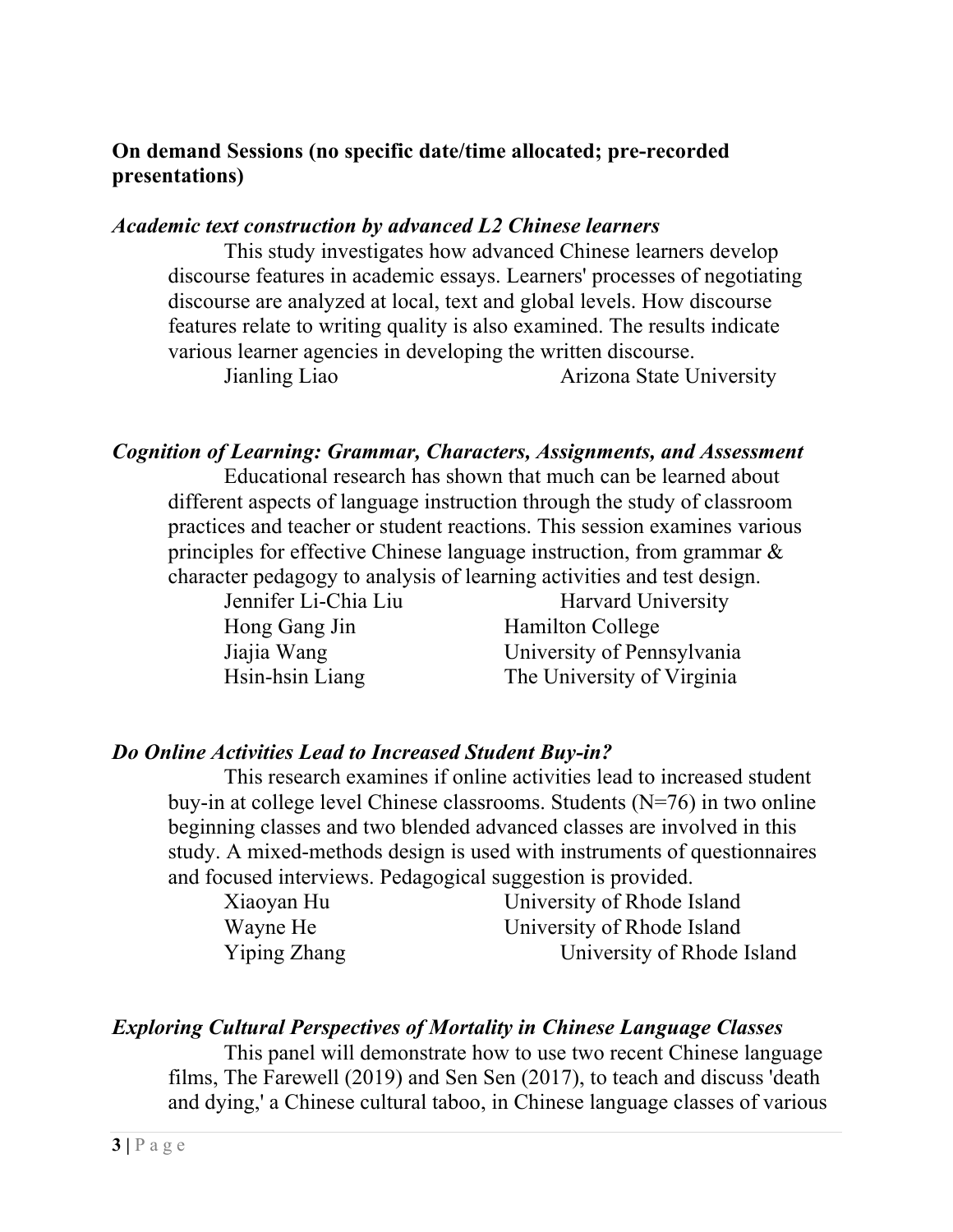levels. Learning activities, including an online discussion forum, and outcomes will be showcased.

| Tiao-Guan Huang | <b>Hamilton College</b>   |
|-----------------|---------------------------|
| Yea-Fen Chen    | Indiana University        |
| Celia Liu       | The College of New Jersey |
| Zhuoyi Wang     | <b>Hamilton College</b>   |

#### *L2 Chinese Learners' Oral Proficiency from Intermediate to Advanced Level*

This panel explores the characteristics of intermediate and advanced Chinese learners' fluency, lexical diversity, and conversational strategies. Using data from simulated OPIs and everyday conversations, this panel investigates the differences between intermediate and advanced learners in different aspects of oral proficiency.

| Wei Wang   | University of Houston        |
|------------|------------------------------|
| Haiping Wu | California State University, |
|            | Long Beach                   |

#### *Mini-writing Workshops for CFL Learners at Intermediate and Advanced Levels*

This panel showcases 3 sets of mini-writing workshops to help CFL learners produce and optimize writings at the intermediate and advanced levels. After seeing the lesson plans and student work portfolios, the participants can replicate similar conceptual frameworks and instructional designs of these hands-on workshops in their own classes.

| Ke Peng        | Western Kentucky University |
|----------------|-----------------------------|
| Ying Feng      | Penn State University       |
| Chiu-Hung Chen | University of Toronto       |

#### *Promoting Learners' Speaking Awareness and Performance in Chinese Classes*

This session reports on three empirical studies that a) examine how innovative pedagogical practices, guided by the ACTFL speaking proficiency guidelines, promote learners' speaking skills in L2 Chinese classes, and b) explore the development of speaking awareness and performance of both heritage and non-heritage Chinese learners.

Chunmeng Wang Durham Academy Li Yang Kansas State University Lini Polin University of North Carolina at Chapel Hill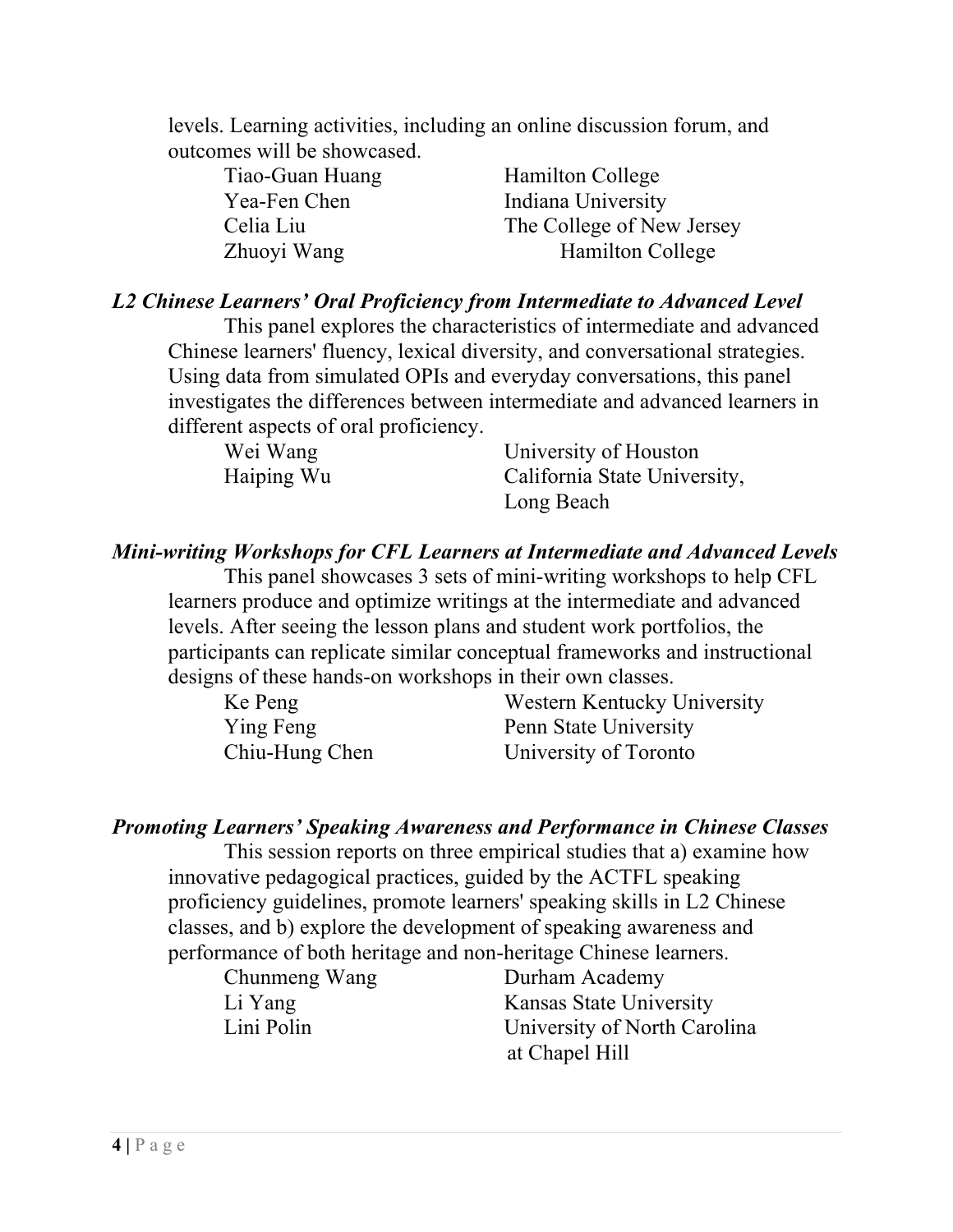#### *Teaching Classroom and Online Business Chinese at Various Levels*

This panel introduces different pedagogical models in teaching business Chinese from beginning to advanced levels; demonstrates effective techniques in designing and teaching classroom and online business Chinese classes; and discusses challenges encountered and possible solutions in teaching business Chinese at various levels.

| Bing Mu   | University of Rhode Island         |
|-----------|------------------------------------|
| Grace Wu  | University of Pennsylvania         |
| Caiju Wen | <b>Swarthmore College</b>          |
| Jane Kuo  | University of California San Diego |

#### *Turning A Real Business Case into An Interactive Business Language Class*

This presentation is to showcase how to develop and implement a content meaning-language form balanced lesson plan surrounding a real business case with two indexes taken into consideration: (1) language factors and (2) cognitive factors. A sample lesson plan is presented and analyzed.

Fangyuan Yuan U.S. Naval Academy

#### **Acknowledgements**

\*Many thanks to the following colleagues for reviewing 2020 ACTFL/CLTA conference proposals:

> Wenhao Diao (University of Arizona) Mengxia Fu (University of Auckland) Baozhang He (College of The Holy Cross) Yunjuan He (University of North Georgia) Lung-hua Hu (Brown University) Sha Huang (Kennesaw State University) Li Jin (DePaul University) Sihui Ke (University of Kentucky) Xia Liang (Washington University in St Louis) Hsin-Hsin Liang (The University of Virginia) Jianling Liao (The University of Arizona) Chuan Lin (Georgia State University) Tianyu Qin (University of North Georgia) Xizhen Qin (University of South Florida) Zhongqi Shi (Columbia University)